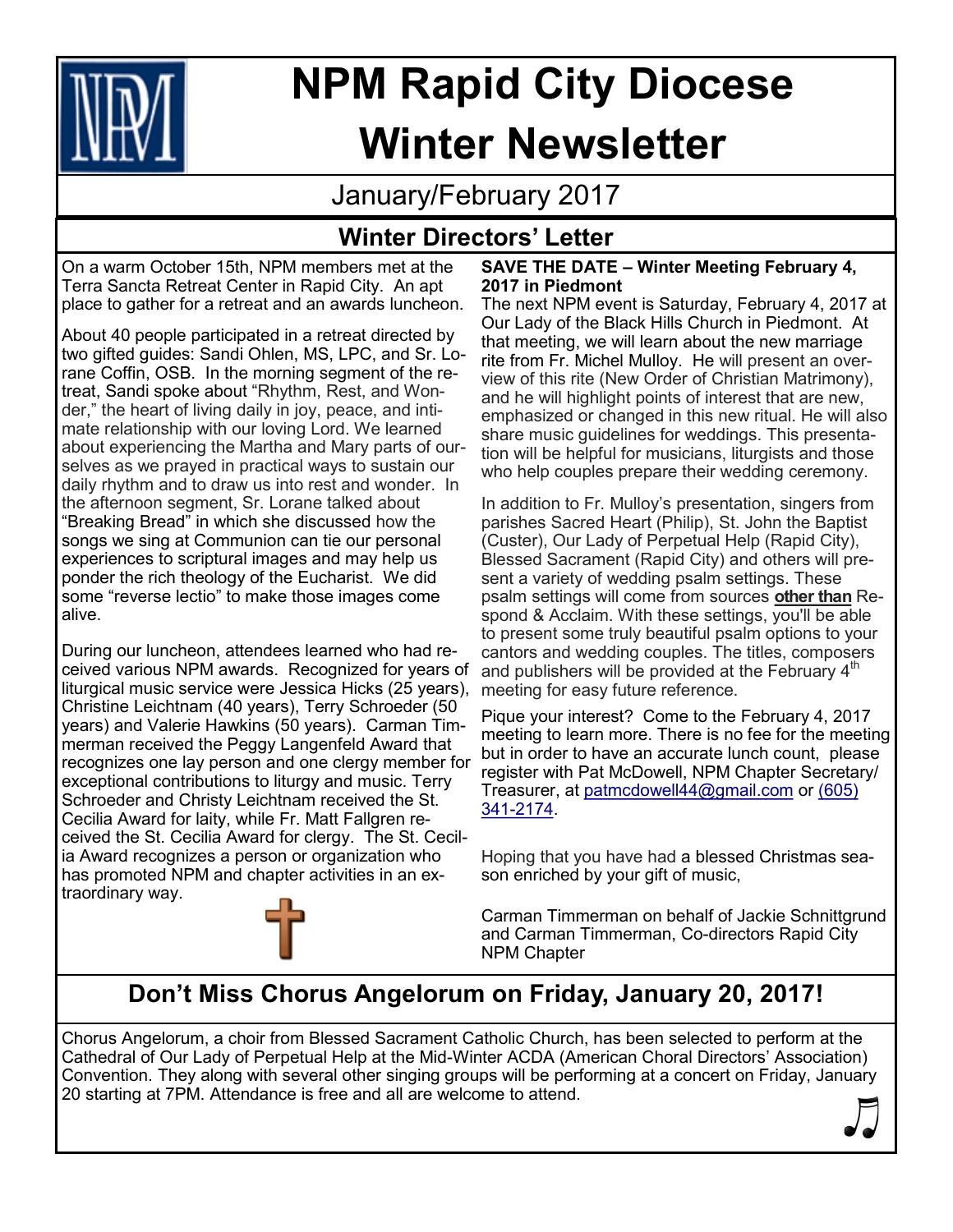

# **Winter NPM Event**

Saturday, February 4, 2017 at Our Lady of the Black Hills, Piedmont, SD

# **Schedule for the Day**

9:30am-10:00am Registration and refreshments

10:00am-10:20am Welcome and prayer

10:20am-12:15pm Fr. Michel Mulloy will present an overview of the **New Order of Christian Matrimony**. He will highlight points of interest that are new, emphasized or changed in this new ritual. Father will also share with those attending, music guidelines for weddings. This presentation would be helpful for **musicians, liturgists and those who help couples prepare their wedding ceremony**.



12:15pm-12:45pm Lunch

12:45pm-1:15pm Business Meeting

1:15pm-2:15pm **Wedding Psalms**-Several parishes will demonstrate wedding psalms other than Respond and Acclaim (OCP). A handout with titles, composers, and publishers will be available for future reference.

2:15pm-2:30pm Prayer

### **Please RSVP/Register** (for lunch count):

Pat McDowell, NPM Chapter Secretary/Treasurer at [patmcdowell44@gmail.com](mailto:patmcdowell44@gmail.com) or [\(605\) 341](tel:(605)%20341-2174)-2174 by **Monday, January 30, 2017.**

# **Congratulations to Tammy Schnittgrund**



Recently, Tammy Schnittgrund has been named National Chair of the National Association of Pastoral Musicians (NPM) Cantor Steering Committee; she will assume responsibilities January 1. The mission statement for the Committee is as follows: The purpose of the Cantor Interest Section is to assist cantors to grow in the spiritual qualities, the liturgical knowledge, and the

musical skills needed to fulfill their specific role as ministers of music serving the liturgical prayer of the assembly. The committee serves the needs of approximately 2400 cantors across the nation and abroad.

For the past eight years, Ms. Schnittgrund has served on the committee. Her work has included collaborating with other members to revamp the Basic Cantor Certificate (BCC), the creation of both the Intermedi-

ate and Cantor Colleague Certificates (ICC and CCC), as well as implementing live adjudication of the certificates at the annual national convention. She currently serves as national administrator of the ICC. In conjunction with her new appointment, Tammy will also be a member of the NPM Council which advises the governing Board of Directors.

Tammy Schnittgrund is a graduate of Northern State University (BS) and the University of Montana (MA). She has taught elementary and middle school orchestra in the Rapid City Area Schools for twenty-one years and is the Director of Strings at South Dakota School of Mines and Technology. In addition to her work with orchestras, Ms. Schnittgrund has been a member of and occasional director for "Chorus Angelorum" at Blessed Sacrament Church, Rapid City, SD.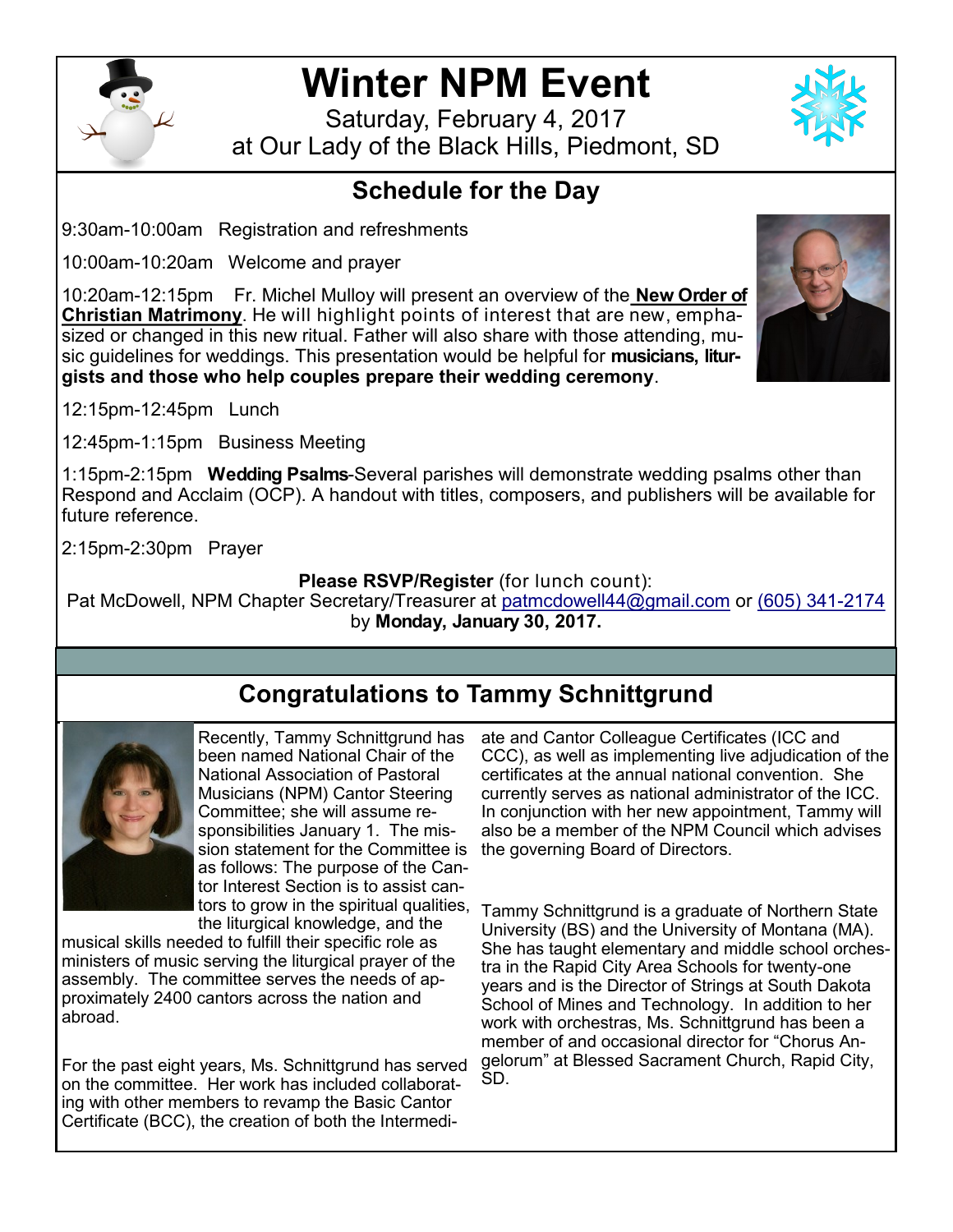# **Congratulations to the 2016 NPM Award Winners**

### **Peggy Langenfeld Award**

Carman Timmerman



**St. Cecilia Award for Laity** Christine Leichtnam



### **St. Cecilia Award for Clergy**

Fr. Matt Fallgren



**St. Cecilia Award for Laity** Terry Schroeder



# **Years of Service Award Winners 2016**

Jessica Hicks (25 years)

Christine Leichtnam (40 years)

Terry Schroeder (50 years)

Valerie Hawkins (50 years)

# **Information on Spring NPM Rapid City Chapter Event - 4/1/17**



Dr. Nancy Roberts is an associate professor of voice, opera and music education at Black Hills State University. She received her Doctorate in voice from the University of Kansas where she was a regular with Kansas University Opera Theater. Dr. Roberts has performed roles in many operas, musicals and plays, including "The Mother in Amahl and the Night Visitors" at The Matthews Opera House. Her students have placed first in both the South Dakota MTNA (Music Teachers National Association) competitions and the South Dakota NATS (National Association of Teachers of Singing) competitions. She has given many master classes, including the 2012 MTNA competition in Aberdeen. Dr. Roberts received her Master´s in voice from Indiana University and a Bachelor´s in voice from William Jewell College.

On April 1 at St. Joseph's parish in Spearfish, we will be privileged to hear Dr. Nancy Roberts present "Good Vocal Production and Vocal Health." These are skills every singer will find beneficial as well as their directors. Rarely do we have an opportunity to host such an esteemed presenter so please mark your calendars. *Continued on next page...*